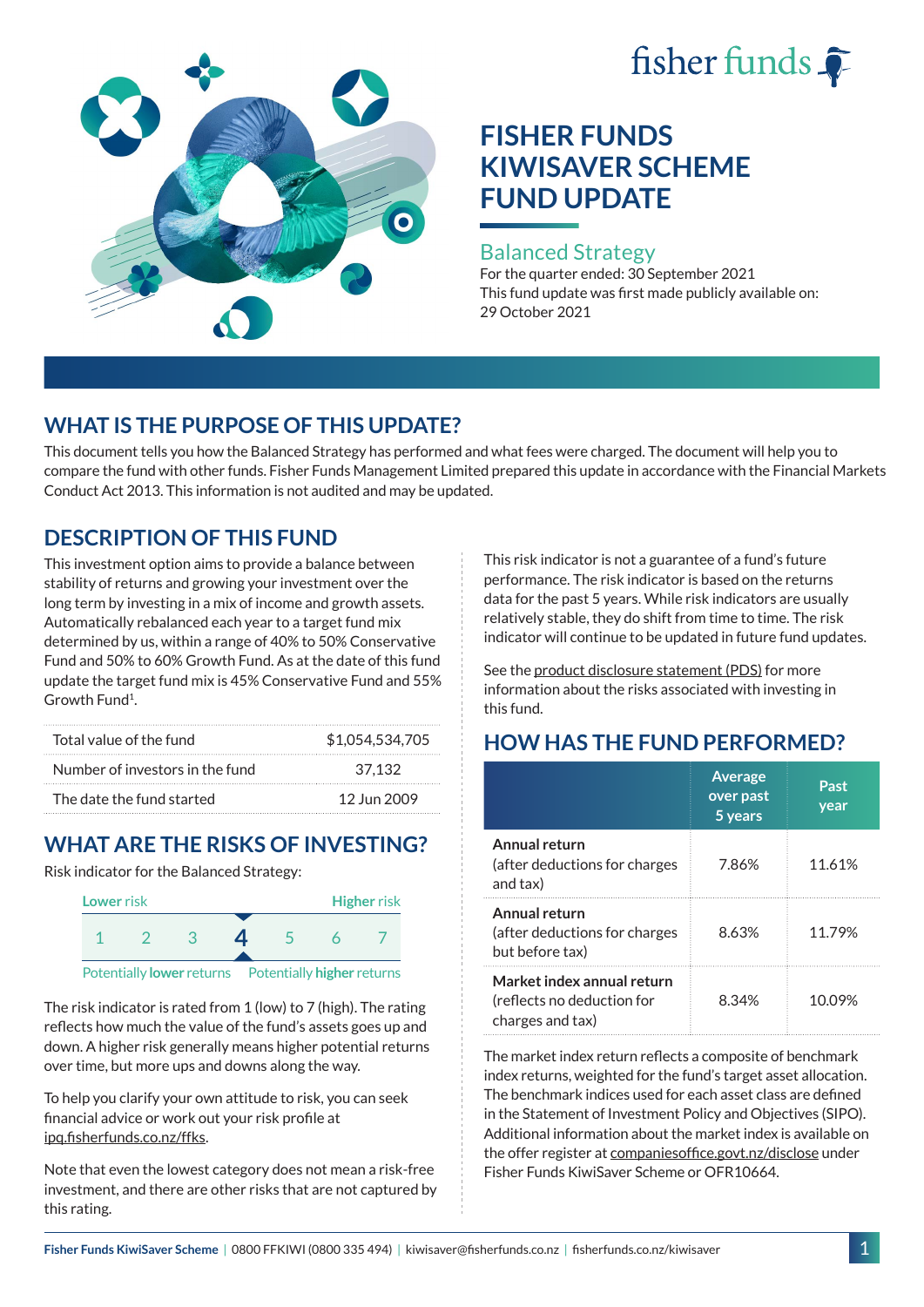## **ANNUAL RETURN GRAPH**



This shows the return after fund charges and tax for the last 10 years ending 31 March. The last bar shows the average annual return for the last 10 years, up to 30 September 2021.

**Important:** This does not tell you how the fund will perform in the future.

Returns in this update are after tax at the highest prescribed investor rate (PIR) of tax for an individual New Zealand resident. Your tax may be lower. The market index return reflects no deduction for charges and tax.

#### **WHAT FEES ARE INVESTORS CHARGED?**

Investors in the Balanced Strategy are charged fund charges that include GST. In the year to 31 March 2021 these were:

|                                                       | % of net asset value   |  |
|-------------------------------------------------------|------------------------|--|
| <b>Total fund charges</b>                             | 1.80%                  |  |
| Which are made up of:                                 |                        |  |
| <b>Total management and</b><br>administration charges | 0.99%                  |  |
| Inding:                                               |                        |  |
| Manager's basic fee                                   | 0.91%                  |  |
| Other management and<br>administration charges        | 0.08%                  |  |
| Total performance-based fees <sup>2</sup>             | 0.81%                  |  |
| <b>Other charges:</b>                                 | \$ amount per investor |  |
| Annual account fee                                    | \$23.40*               |  |

\* The account fee reduced from \$1.95 per month (\$23.40 per annum) to \$1.50 per month (\$18 per annum) on 1 September 2021.

Small differences in fees and charges can have a big impact on your investment over the long term.

#### **EXAMPLE OF HOW THIS APPLIES TO AN INVESTOR**

Sarah had \$10,000 in the fund at the start of the year and did not make any further contributions. At the end of the year, Sarah received a return after fund charges were deducted of \$1,161 (that is 11.61% of her initial \$10,000). Sarah also paid \$23.40 in other charges. This gives Sarah a total return after tax of \$1,137.60 for the year.

# **WHAT DOES THE FUND INVEST IN?**

#### **Actual investment mix**

This shows the types of assets that the fund invests in.



\* Other – refers to an investment in a portfolio of listed property and listed infrastructure assets.

#### **Target investment mix**

This shows the mix of assets that the fund generally intends to invest in.



\* Other – refers to an investment in a portfolio of listed property and listed infrastructure assets.